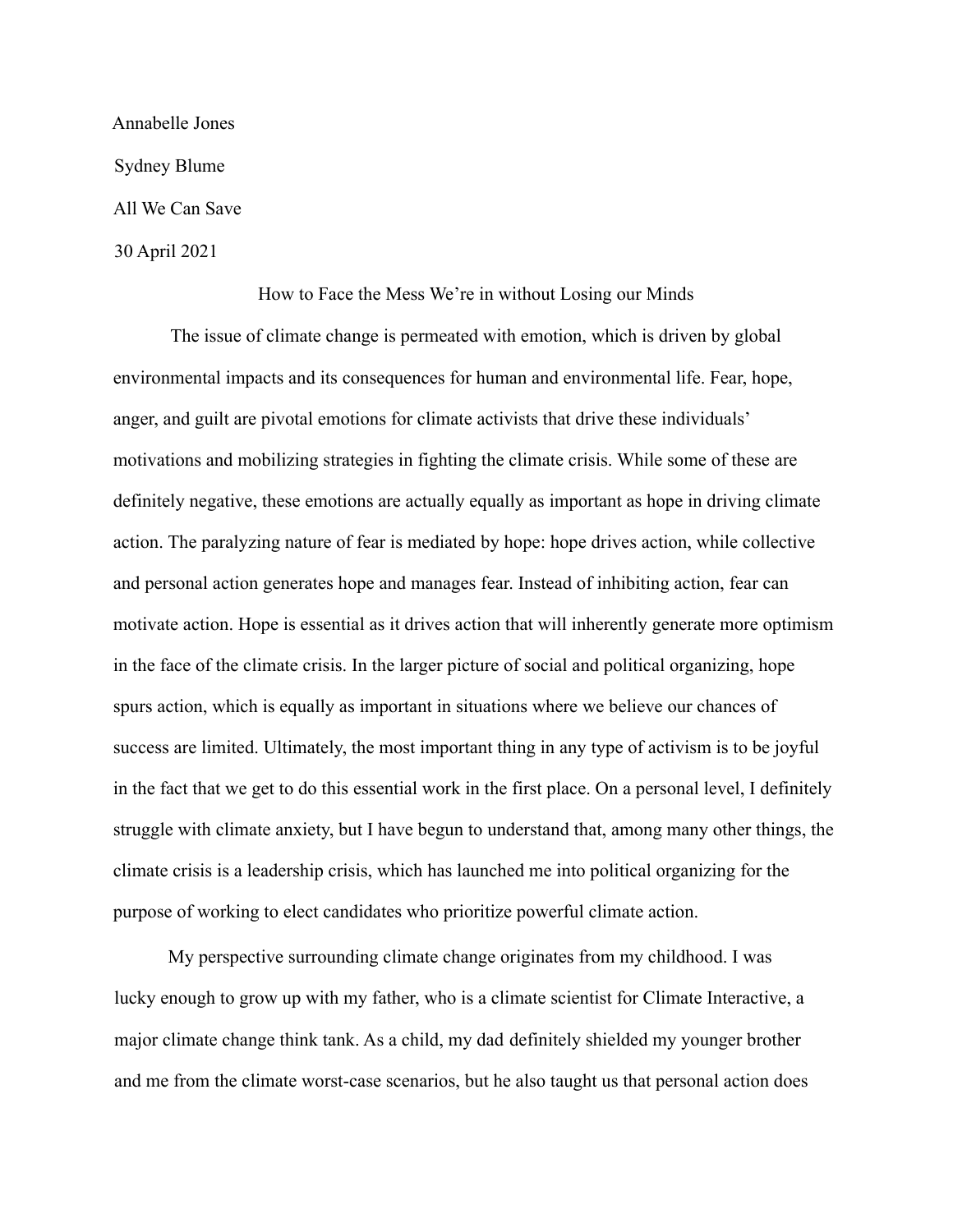matter in climate change mitigation. This perspective largely came from growing up in a house with solar panels on our roof, a huge garden and compost pile, and rainwater barrels used for our gardens. My dad also taught us the importance of climate adaptation, which is a community's ability to cope with and respond to the consequences of climate change. This was framed with the mindset that the longer major political figures and decision-makers wait to take ambitious climate action, the more dramatic the impacts of climate change will be and the more difficult cleaning up our climate crisis mess will be. Maybe this perspective is naive, but this anchored me as a child when I was overwhelmed with the sheer scale and severity of this crisis. My dad also helped develop EN-ROADS, a climate simulation model that allows individuals to play out scenarios and see what actually works when addressing climate change, and learn how to keep global warming below the threshold requirement of 2 degrees celsius. The most powerful aspect of this model is that its accessibility and easy usability allows people to develop a much deeper understanding of the changes that actually need to occur in order to address this crisis. By working with this model, I have seen that mitigating climate change is definitely within human reach, if we emphasize the importance of monumental baby steps towards improving the sustainability of our energy supply, transportation, and land/industry emissions. To save life as we know it, we need to dig deep, connect with each other and the natural world around us, and balance our standard daily sustainable practices with applying major pressure on the major forces that are preventing progress.

Taking personal action to mitigate our own impact on the climate is essential, but we also need to recognize that real, long-lasting progress also comes from voting for progressive candidates who prioritize the protection of the natural environment. Unfortunately, I was largely passive in political issues until the results of the 2016 presidential election came flowing in.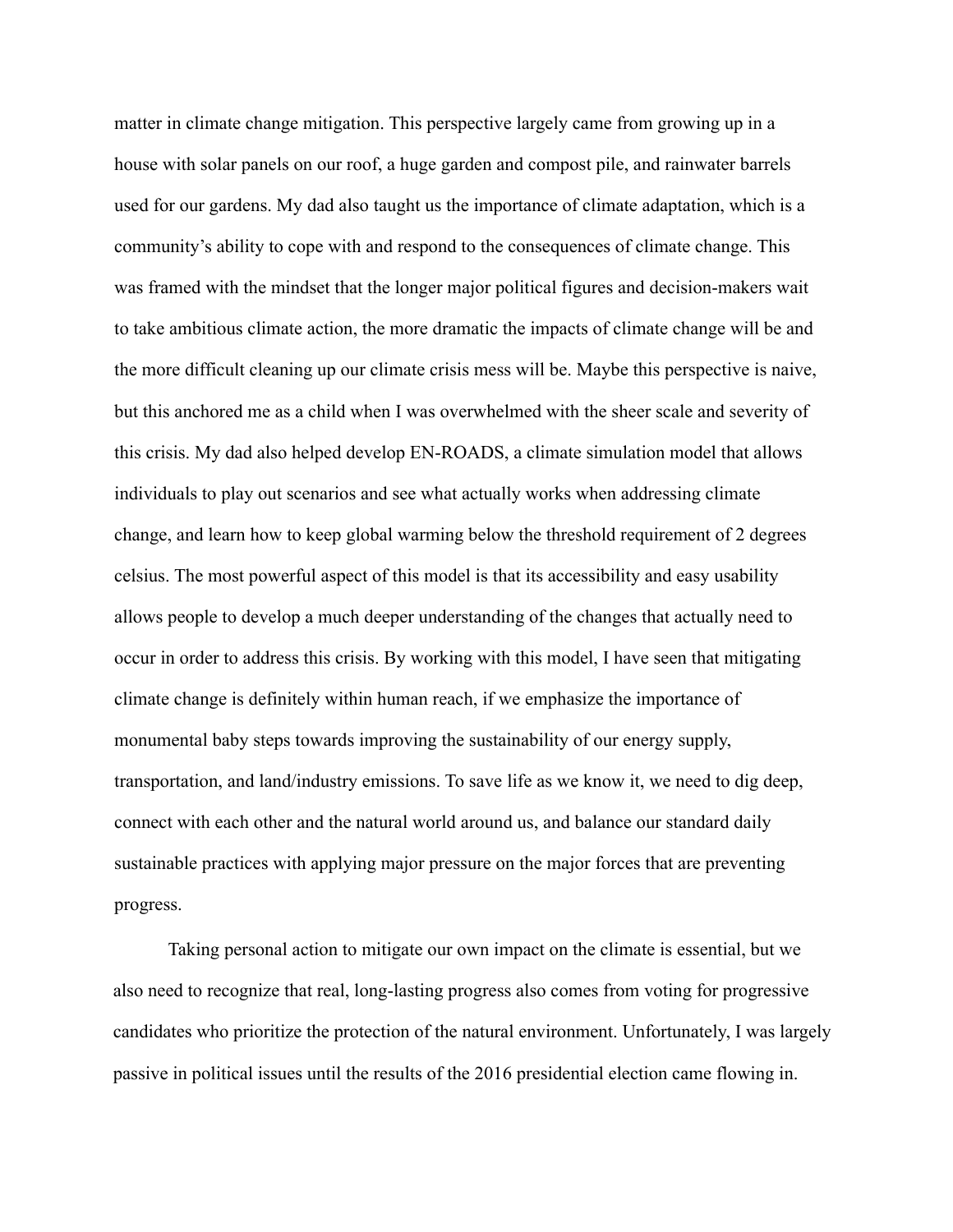After dealing with a significant amount of heartbreak and fear for the most vulnerable members of my community, I vowed to do everything in my power to prevent a similar outcome in the 2020 general election. This is definitely embarrassing, and is a reflection of the inherent amount of white, cisgender, female privilege I have. By combining this with the belief that a much better world is possible, I launched myself into the campaign world as a campaign intern with the North Carolina Coordinated Campaign. In this campaign, we worked to elect current President Joe Biden, Governor Roy Cooper, Cynthia Wallace (the democratic candidate for NC Congressional District 9 Representative), and the other North Carolina democrats up and down the ballot. My primary responsibility was phone banking, where I called NC voters and attempted to get them to volunteer with us. I was able to hear these individuals' hopes of a better future for their children and grandchildren, fear of continued lack of climate action, and dreams of a much better future. My team of organizers did not win every race we worked so hard on, but being a small part of getting Biden elected was monumental, but I also recognize that the work is far from over. Most importantly, I discovered that grassroots organizing allows me to be able to be joyful that I have the privilege and duty of doing this work, rather than feeling pessimistic and powerless in the face of this climate and political crisis.

Being able to work incredibly hard for a better world is empowering and instilled a certain degree of faith and confidence in myself. I was able to find a way to combine my deep-rooted existential dread related to the climate crisis while firmly believing that a better world is possible and worth fighting for. The major thing that separates community organizing from other approaches to social change is its focus on creating major power shifts, which is rooted in the large-scale and continued involvement of people on a fundamental level, and the strategic aspects of community organizing. The most important part of being a grassroots organizer is simply talking to people and trying to get them engaged in these political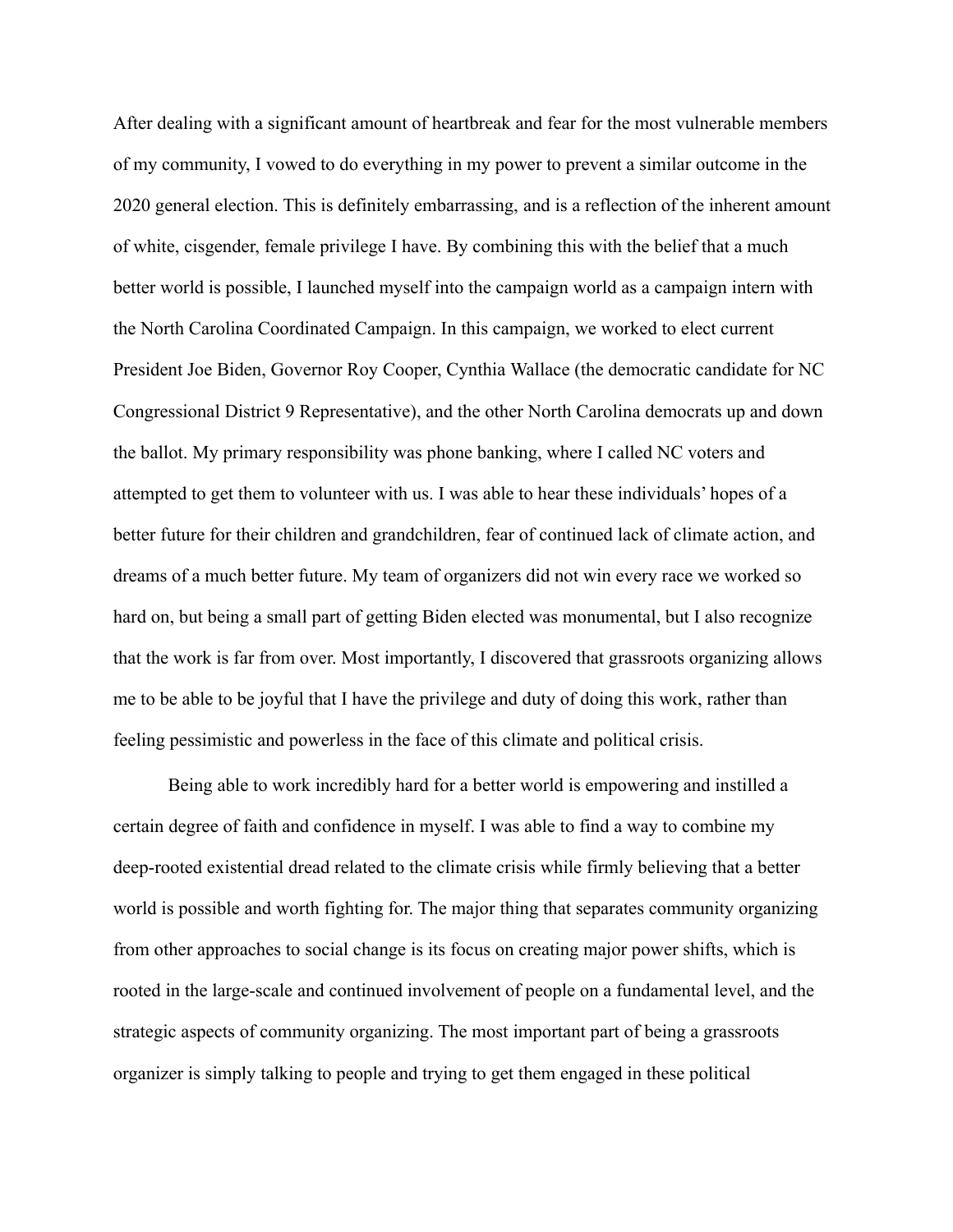movements. By getting these individuals engaged, this campaign was able to build a strong coalition of individuals dedicated to the fight to build people power. In a study conducted by political scientists Erica Chenoweth and Maria Stephan, the importance of people engaging in activism was further emphasized by revealing that successful campaigns require only 3.5 percent of a population getting active, which includes people voting on climate, donating money, taking to the streets, and talking to their neighbors. That is not a large portion of a community, which shows just how important political and environmental organizers who are good at getting people engaged truly are. We are assigned the immense task of finding these needles in a haystack. This is the most difficult part of grassroots organizing, but the individuals on my organizing team did find an essential role in the success of this campaign. Most importantly, the key to successful grassroots organizing is being joyful that millions of other people and I get to engage in this essential work that has the potential to create essential political and social paradigm shifts needed to combat the climate crisis.

While I firmly believe that climate change is a crisis of leadership, I absolutely recognize the failings and corruption that inherently comes with major political figures. At a time where courage and unapologetic motivation and drive is needed most, some politicians put their heads in the sand and completely ignore these problems. I am immensely proud of the absolutely essential work that my organizing team did, but I recently have been grappling with the uncomfortable yet accurate fact that political figures are simply not doing enough to mitigate the climate crisis. There is so much gridlock in the American political system that implementing the ambitious climate legislation needed is much more difficult than it should be. I think it reaches to the very core of all the political failings the American people see on a daily basis. Getting Biden successfully elected does not magically alleviate these problems, but this does open room for compromise between both political parties. While not ideal, there is an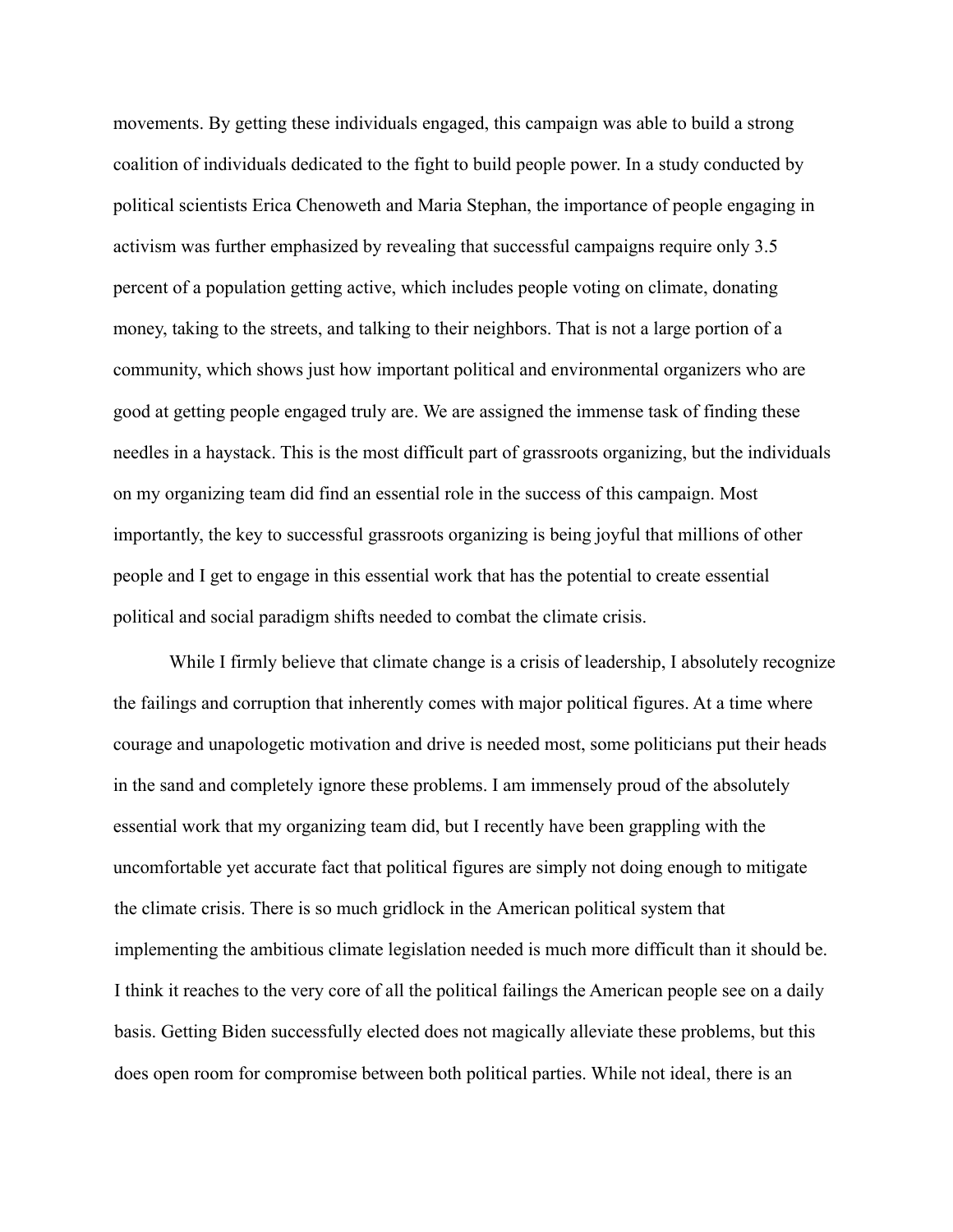understated importance of working to elect political candidates who are willing to compromise with each other. Furthermore, electing candidates who can be pushed to be much more progressive and are willing to be held accountable by their community members is essential for creating these necessary changes. While my fellow organizers and I are definitely aware of the shortcomings of the United States government as a whole, the firm belief that a world with climate-savvy, progressive political figures who prioritize their communities above their own personal self-interests drove us to work much harder to create the possibility of a much better future. My fellow organizers and I all knew how much was at stake--the health of our planet, all communities, and future generations--based on the results of this election.

By working in electoral organizing, I have learned there is a significant amount of passive support, and we need to translate this into active action that will directly challenge the current status quo of ineffective political movements. I learned how to channel this energy after the 2020 general election, which has played an absolutely remarkable role in my trajectory as a grassroots organizer. This launched me into being an organizing intern on the 2021 Senate Runoff race team in Georgia to elect Jon Ossoff, which was a monumental victory and gave democrats majority control of the Senate. This solidified that I want to continue grassroots organizing post-graduation. Nothing has empowered me and given me deeper connections than fighting tooth and nail with a powerful group of individuals dedicated to creating changes in their communities. While there is definitely a firm status quo in place that prevents the acceleration of major climate change, there are significant opportunities now that Democrats have majority control of Congress and the White House. The possibilities for what we can achieve together are only limited by our imagination and our will to build a movement so big and powerful that is impossible to ignore. By fighting tooth and nail to make the climate crisis a top priority in American politics, there is an opportunity to dramatically change this toxic status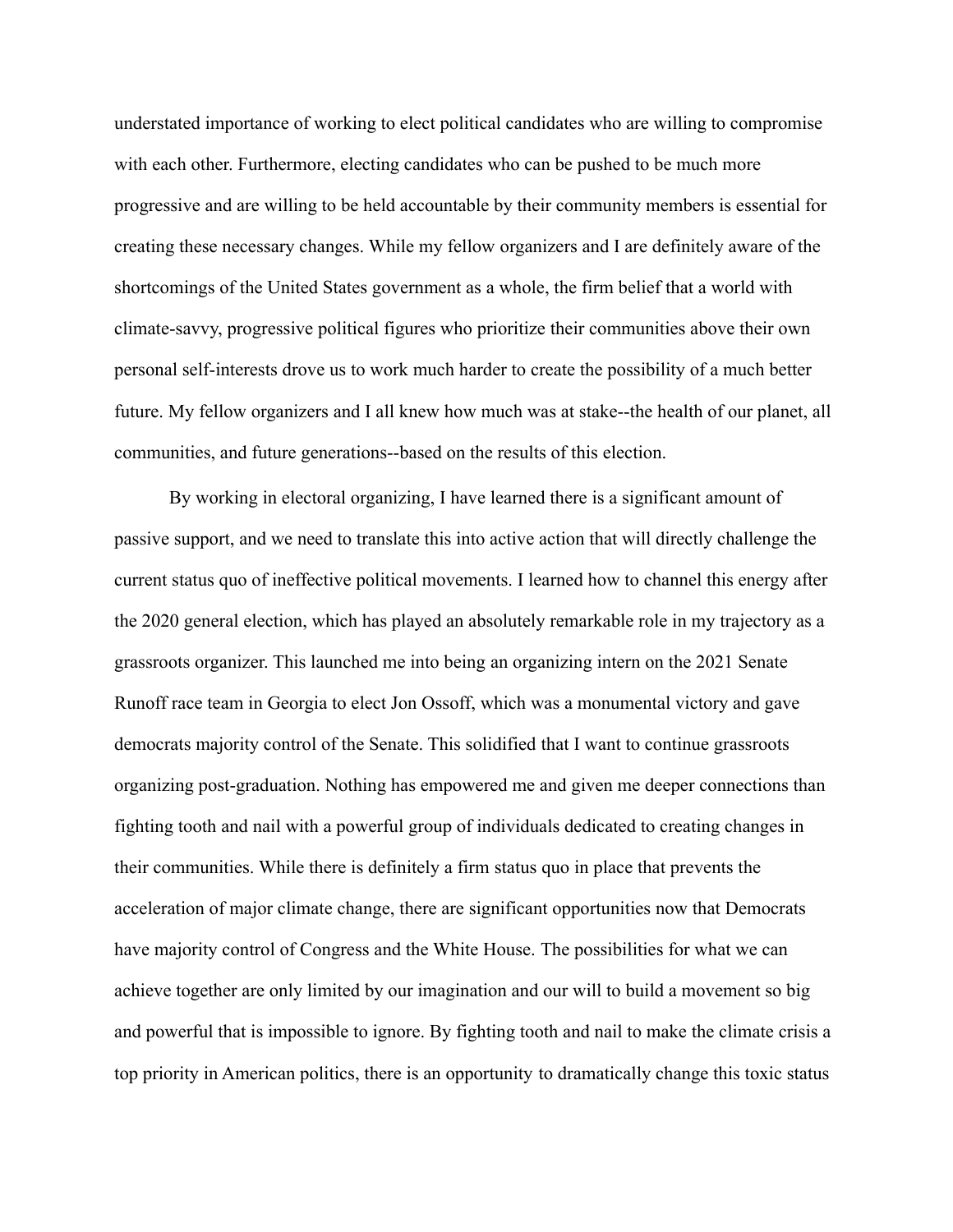quo. Varshini Prakash, one of the founders of the Sunrise Movement, writes "I quickly fell in love with organizing because it's about changing politics, not just lightbulbs, and challenging the status quo--and because building a social movement means practicing democracy beyond the realm of elections and political parties, in ways that are vibrant and inclusive (....) we needed a movement in America that could bring together millions of young people to build power and make climate action, rooted in racial and economic justice, a priority in our nation" (188). The climate movement goes beyond just political organizing, and requires building a much bigger social movement that is rooted in racial, social, and economic justice. There is a growing "blue wave" that will have tremendous impacts on climate policy moving forward, and every single individual has the opportunity to shatter the political status quo and replace it with powerful climate action.

Being joyful in the work that climate activists and grassroots organizers have the privilege and responsibility of practicing is essential for dealing with the much harder emotions of climate existential dread, anger, and guilt. Before I wrote this paper, I believed that hope and fear related to the climate crisis cannot coexist, but I have realized that these two powerful emotions go hand-in-hand and build on each other to construct a powerful climate movement. I previously thought in these black-and-white terms simply because I did not want to confront my own climate existential dread. However, I have realized that climate activism cannot exist without these emotions. Hope gives individuals the belief that a much better world is possible, and that addressing climate change is within human reach. Anger provides individuals with the inextinguishable fire that drives us to hold incompetent politicians and corporations who are not being accountable for their impact on climate change to much higher standards. Climate fear provides us with the image of the worst-case scenario of environmental and societal destruction that all climate activists and movements are aware of, which drives us to fight tooth and nail to prevent this future. I do not believe that this terrifying future is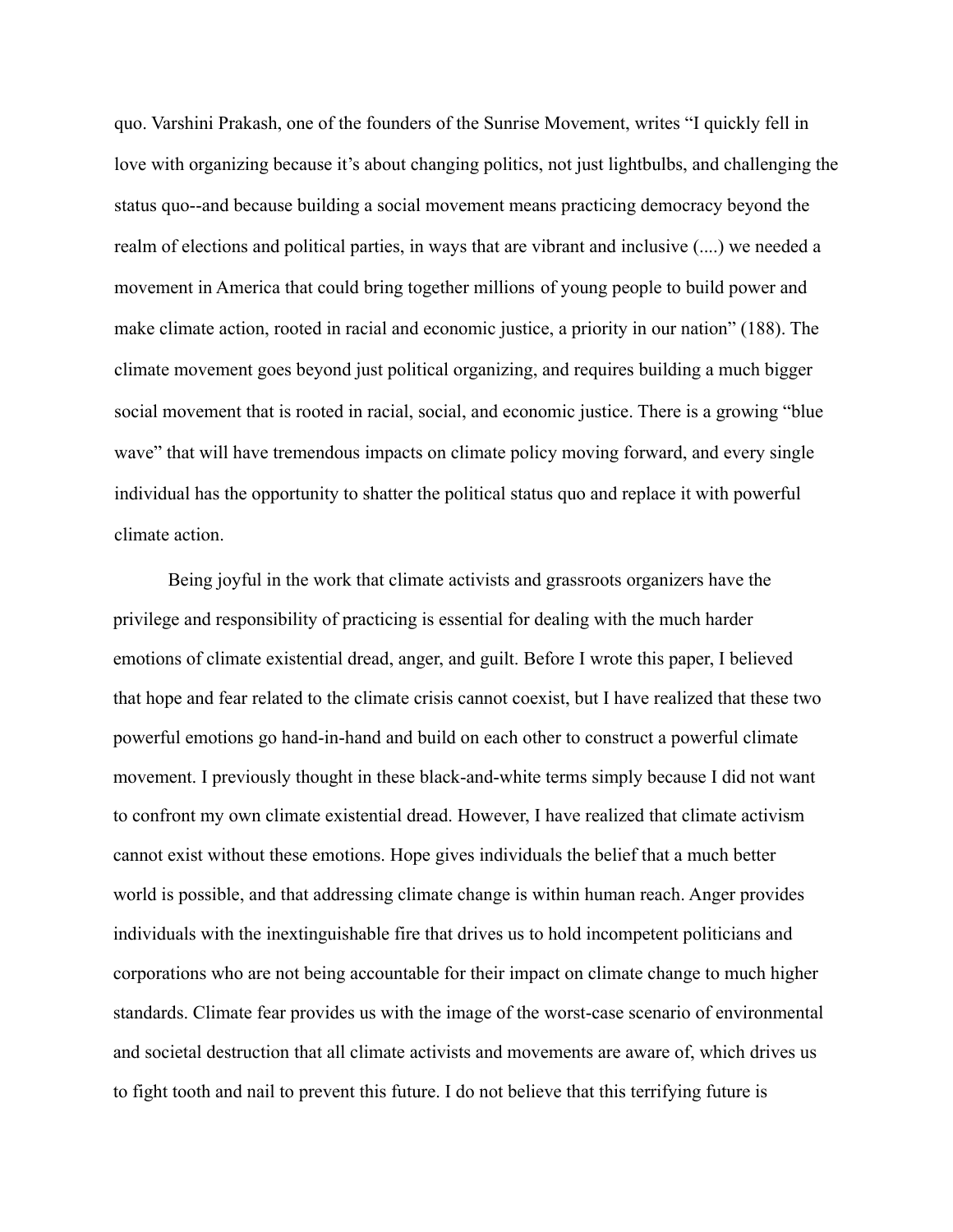inevitable, given that I firmly believe in the importance of grounded hope and that addressing climate change is within human reach. Ultimately, grassroots organizing around the climate crisis combines all of these feelings, which draws upon the very foundation of what we value as humans and connects us to each other, such as our health, human relationships, and the well-being of our communities.